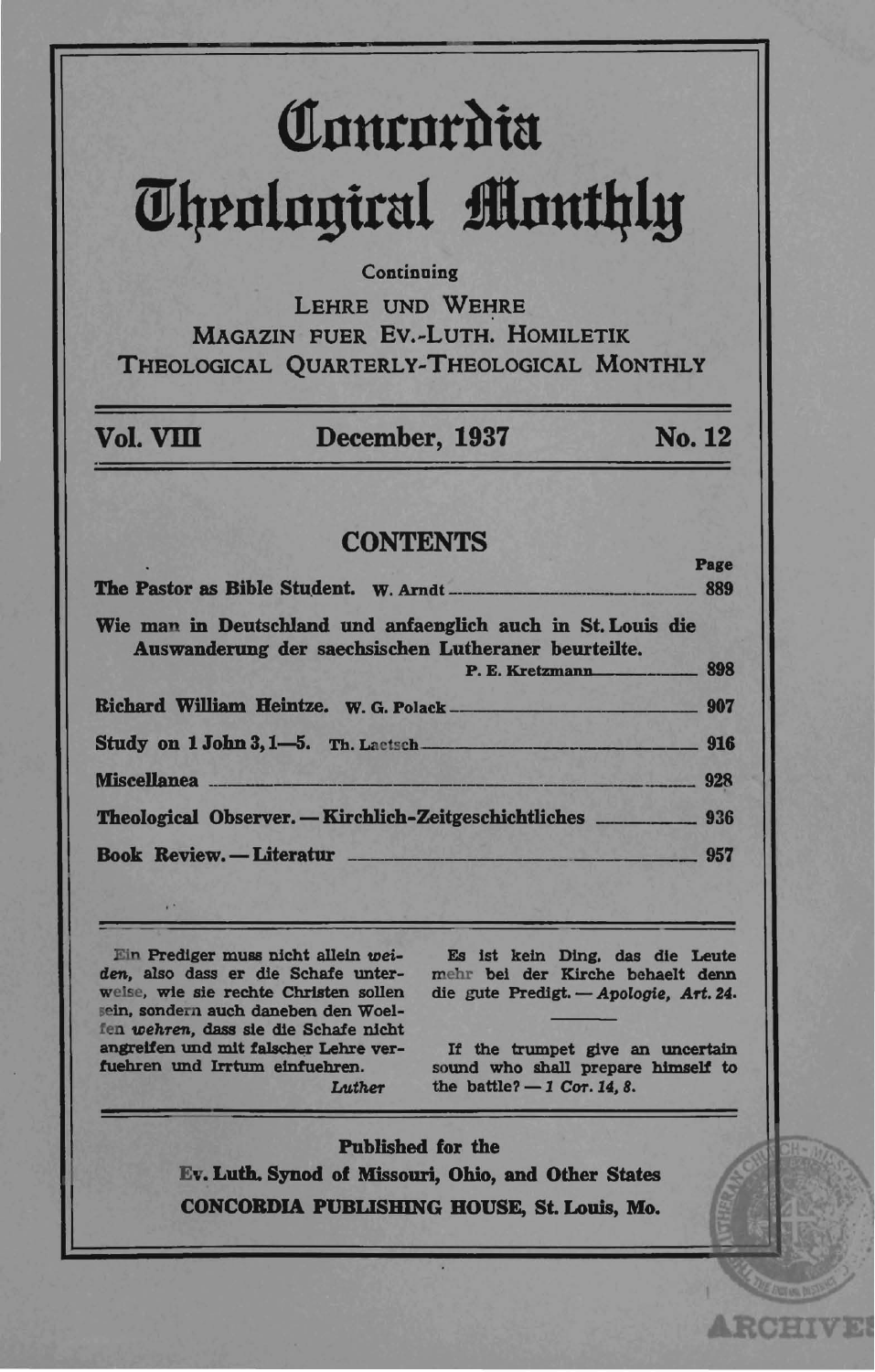Dr. Scheibel und Superintendent Rudelbach mit ihren Anhängern luthes rifch nennen, irgendeinen Anteil gehabt haben oder noch jetzt haben, fon= dern bei dem rein biblifchen Befenntnis zu berharren gedenfen, welches die ehrwürdige altlutherifche Kirche in ihren fumbolifchen Schriften aus= 29. April "die durch Stimmenmehrheit erwählten probisorischen 24 De= putierten der aus Deutschland hier eingewanderten altlutherischen Ge= meinde" aus. (S. 82 ff.)

Nachdem dann aber am 27. Mai die bekannte "Erklärung" von feiten der fächfifchen Paftoren und auch der Deputierten der Gemeinde angenommen und am 1. Juni im "Anzeiger des Weftens" erschienen war, und nachdem vollends die Nachrichten von der bitteren Not der Ansiedler in Perrh Counth in St. Louis bekannt geworden waren, schlug die öffentliche Meinung mehr zugunsten der Einwanderer um, wie aus einem "Protofoll" einer "Berfammlung der deutfchen Bürger von St. Louis am 10. Juni 1839" herborgeht. (S. 115 ff.) Wie wenig man aber in diefer Verfammlung von den eigentlichen Gründen ber= stand, die die Auswanderung veranlaßt hatten, geht aus einigen der Beschlüsse herbor, die angenommen wurden. Der fünfte der Beschlüsse dieser Versammlung lautet nämlich: "Beschlossen, daß uns als deren Landsleuten, als Deutschen, denen daran liegt, daß der deutsche Name nicht unter ihren Augen beflect werde, es zunächst zukommt, die fleißi= gen Sachsen von der Pfaffenbormundschaft zu befreien und es ihnen möglich zu machen, als ehrenvolle und unabhängige Menschen durch Fleiß und Betriebsamkeit der Wohltaten unsers freien Vaterlandes teil= haftig zu werden." (S. 117.) Das Buch schließt mit einer Bemerkung über das Schickfal der "Amalia" und dem Verzeichnis fämtlicher Paffa= giere dieses Schiffes.

Diese Mitteilungen geben uns eine bessere Einsicht in die ganze Sachlage, die mit der sächfischen Aus= und Einwanderung zusammen= hängt. Aber Gott hat alles zum besten gewendet. Die Fehler, die bei der Auswanderung mit untergelaufen sind, hat man später erkannt und nach Kräften wieder gutgemacht. Und die Folgen des Altenburger Ge= fprächs haben bollends der ganzen Welt gezeigt, daß Gott den Demüti= gen Gnade gibt. Er hat die Arbeit der nunmehr zur vollen Erkenntnis der Wahrheit gekommenen Auswanderer mit seinem göttlichen Segen aefrönt. B. E. Kresmann

## Richard William Heintze

1868-1937

Richard William Heintze was born in Berlin, Germany, November 11, 1868, and at the age of ten years, together with his parents, Karl and Emma (née Balzer) Heintze, came to New York City, where he was enrolled as a pupil in St. Matthew's Academy.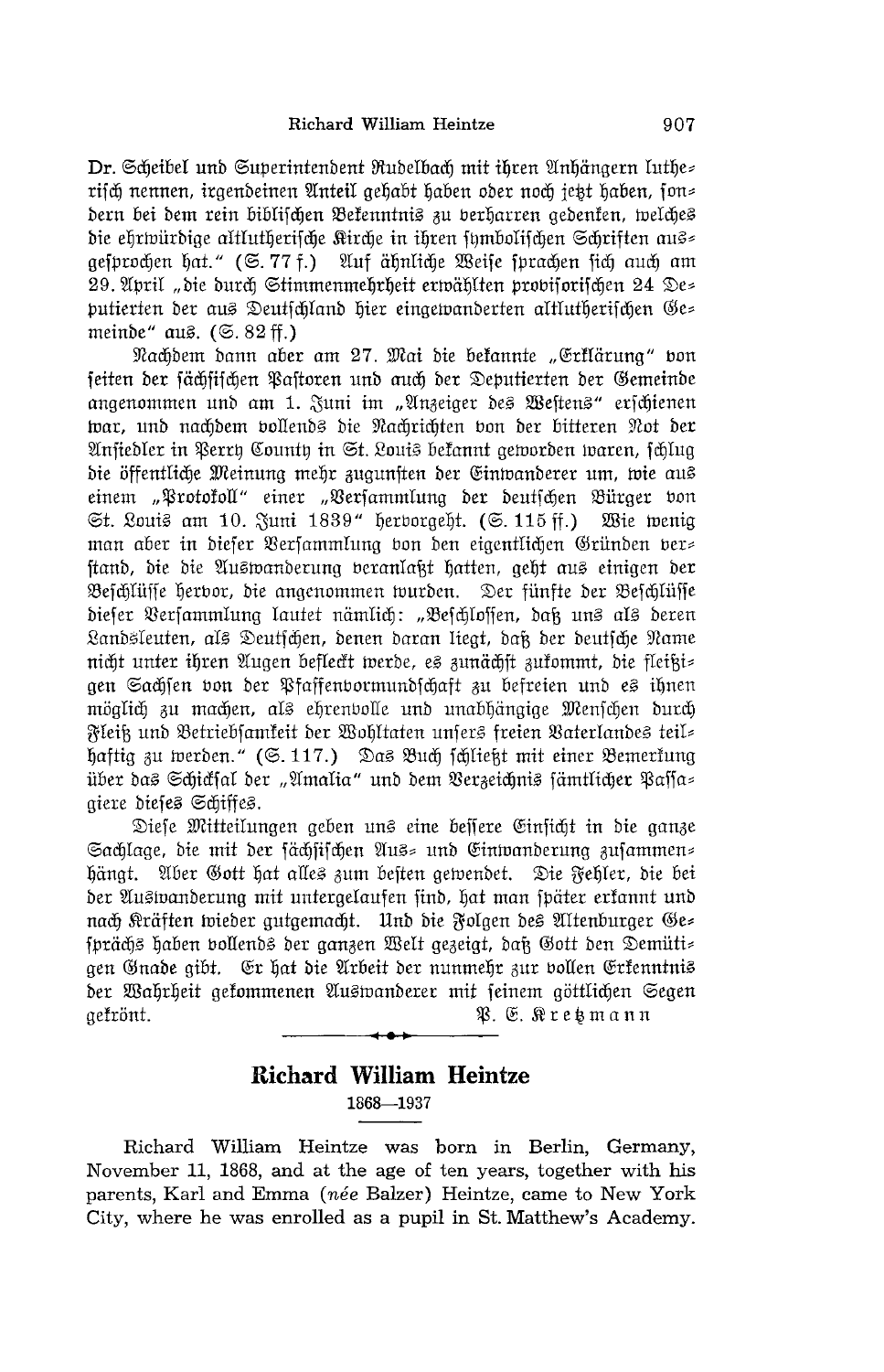This was soon after the sainted Rev. J. H. Sieker had become pastor of St. Matthew's Church. Heintze received his first preparation for the holy ministry from 1882 to 1884 at the New York *Progymnasium* (now Bronxville Concordia Institute) and was then transferred to Concordia College, Fort Wayne, Ind., where he graduated in 1887. He spent the next three years in theological studies at Concordia Seminary, St. Louis, Mo., graduating in 1890, and was called as pastor to West Hoboken, N. J. This charge was a mission-station of St. Matthew's in New York. After being ordained in his home church, Heintze took up his work. Four years later he accepted a call as professor of German and History to his first alma mater. He taught at this institution for thirty-two years, during which time its location was changed twice, first (1894) to Hawthorne (originally Neperan), N. Y., and then (1909) to its present home at Bronxville, N. Y. During the Hawthorne period he also served as pastor of St. Mark's Church at White Plains, N. Y., and for several years, while in Bronxville, the Lutheran mission in Flatbush, Brooklyn, N. Y. During the years at Hawthorne and Bronxville he did postgraduate work at Columbia University and received his A. M. degree and later the necessary credits for a Ph. D.

Of Professor Heintze's work while at Bronxville, his former colleague Dr. H. F. A. Stein writes: \*

"The *r* in Heintze's name may stand for resourcefulness. Once clear, a thing ought to be done; and if in his line, a way was sought to accomplish it. Caesar, De *Bello Gallico,* was read; that included the famous (or you may prefer another adjective) bridge. That was hard reading. A bridge, accurate in scale, was made of cigarbox wood and ground cork. A building was planned: a piece of cardboard furnished a two-story model accurate in detail. The boys in Hawthorne needed singing-lessons. He became the choirmaster. The question was raised, What kind of music did the Greeks use for their chorus in their dramas? At some trouble the music was procured, and if my opinion is correct, the boys were cured. It was music, but weird, tragic to their taste. There were two separate libraries, one for the boys, the other for the instructors. Why that? Why not one? So that was done.

"Heintze called himself a *Herdenmensch,* a man who felt at home in a crowd. New York City he knew. He would grow enthusiastic in the presence of the sea of humanity milling around Times Square, awaiting the election returns, whether the candidate was Wm. J. Bryan, of sixteen-to-one fame, or W. Wilson, 'the man who kept us out of the war.' He enjoyed the efforts of the soapbox orator and was amused; but he became enraged when some harebrained spouter questioned the truth of the Bible, asserting

<sup>\*</sup> *Concordia Historical Institute Quarterly,* Vol. X, 2.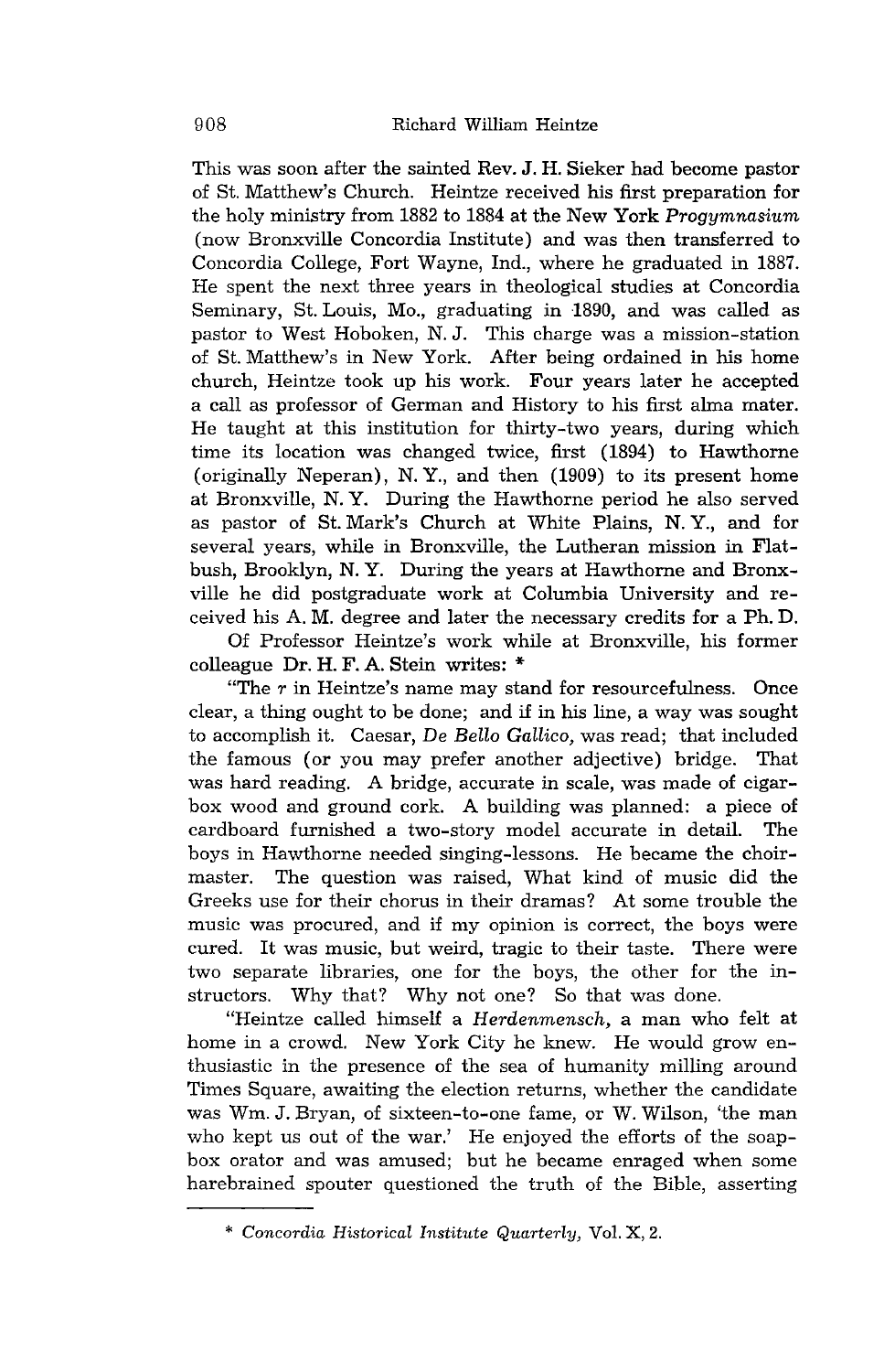the Bible to be of recent origin; he overwhelmed, soused, soaked, his victim with a flood of statements of various editions in divers languages, of prints rare on account of age, of handwritten products made in the medieval cloisters, capping his climax by references to the care given to parchment copies centuries before Christ by members of the spouter's own race. The crowd was largely of the non-Hitler type, yet fair enough to groan with derision, to howl with delight, over the discomfiture of the victim. Heintze had a soft spot in his heart for the 'under dog'; he felt sure these people were often misunderstood. At first hand he wanted to know what they thought and experienced, how they lived, what their prospects were, what prospects they were for mission endeavor. The greater part of a summer vacation he spent as a day-laborer, carrying planks, tools, supplies, in a place near the Brooklyn Navy Yard.

"Heintze could pun; sometimes you felt sorry for him; he had to pun. 'United, steht's; divided, faellt's' still has currency among his former students. A District convention was held in Kingston, New York. It was hot, very hot, *very hot.* Coats were doffed; sleeves were rolled up; but the sweat rolled down. Heintze, like all our instructors, not having a pastorate in a congregation, was an advisory member *(beratendes Glied),* not voting; he arose, looked at his fellow-sufferers, and averred: 'Commonly we have two groups here: *stimmfaehige und beratende Glieder;* this heat has fused us into one group: we are all *bratende Glieder,* fried sunny side up.' He could and did poetize; few big men are immune from this infection or contagion; but Heintze never gave the sun a chance to make the ink fade from a published set of rimes.

"This is rather light and airy, frothy, foamy. Guilty. Heintze had his lighter vein; but his real make-up was of sterner stuff. He was highly gifted, intensely versatile, eminently many-sided, yet deep and thorough. Up to seventy or eighty per cent. his ability was composed of unrelenting, obstinately persistent grind, *hard work.* . With a book in his hand, a pipe in his mouth, a pot of coffee at his side, Einstein's relativity was approached: there was no time, no space. Few men in his line of work felt more at home in Latin and Greek; French he spoke rather easily; Italian he read; Hebrew he taught, at Hawthorne.

"History was one of the subjects taught by him. His prodigious memory, coupled with a power of forming new combinations, new analogies, gave his history a wide sweep, a gripping appeal, a solid base in facts; he could be calm when needed, also fiercely eloquent; at times he would leave his classroom with a far-away look: his conviction, his control of language, his impressiveness, had carried him off his feet - and his boys. German was his main branch: the oldest relics, the pre-Luther German, the big groups,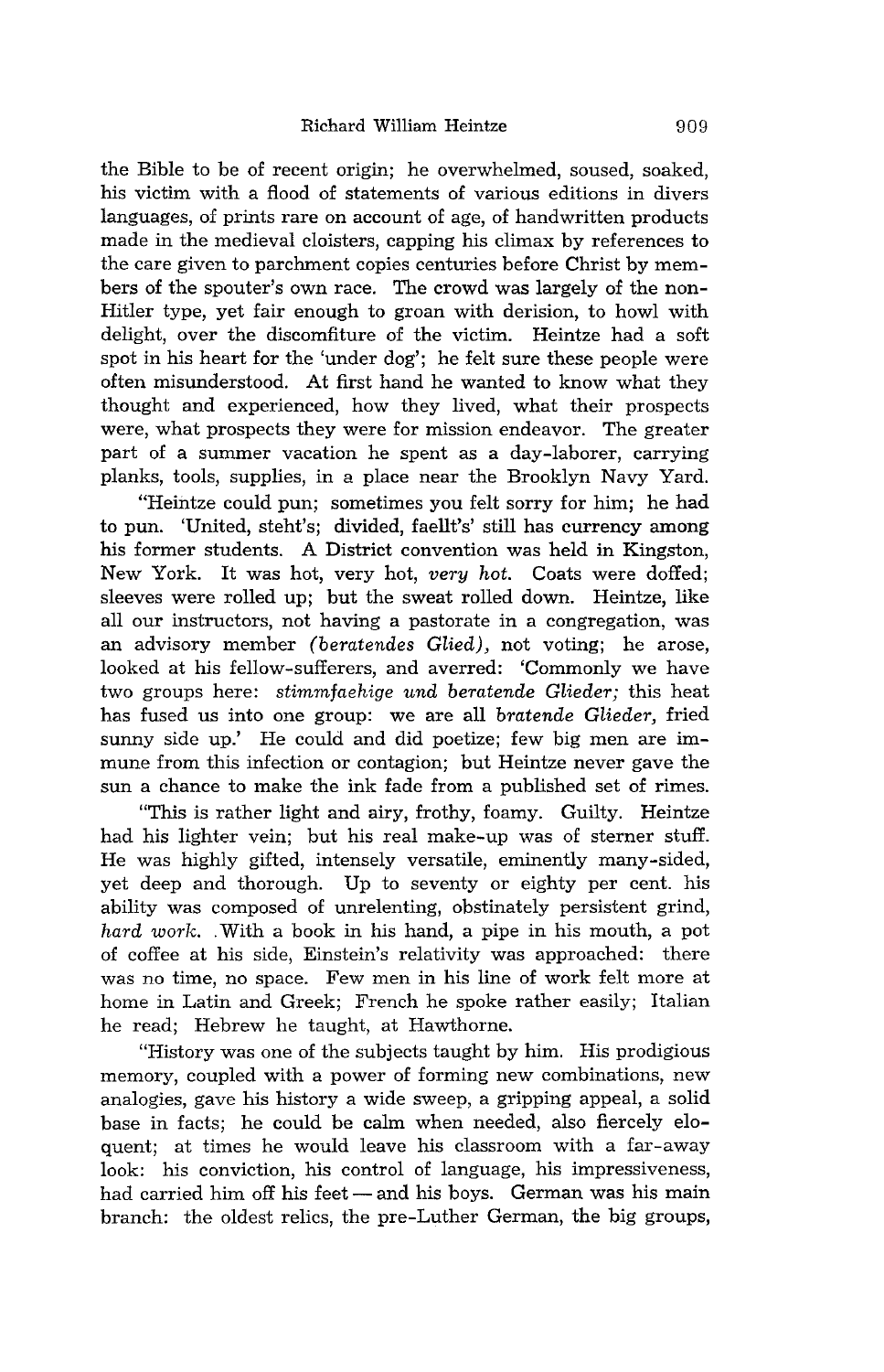the dialects, the language creation of the Reformer, Martin Luther, the works of Goethe and Schiller, the product of the modern press, all in their turn were his *forte.* And what he knew *he knew:* he did not daily have to fill his quart measure for the class; his sprinkling can was a gallon. In a group of two or more, in faculty meetings, in conferences, in District conventions, before large assemblies, he proved he knew German. He was elastic, could adapt himself; in the German grammar sequence he passed from Naumann to Crull, from Crull to Hattstaedt, from Hattstaedt to our most recent ones. When he began, our boys talked German, and they understood English. This grammar series is a set of milestones, indicating that German was on the highroad to what Grover Cleveland called 'innocuous desuetude.' The tide was against him; Heintze fought as well as he could; when he finally saw the inevitable, he yielded; he said to himself: I must.

"The various conferences of our District came and stayed under his sway. For exegesis he never forgot Stoeckhardt; just what does this text mean, that was the question in exegesis. For hermeneutics and church history he always appreciated the work of the elder Graebner, A. L. Graebner. To Pieper he went for doctrinal sharpness and clearness, the cogent reason for a special text in a special place. Dr. C. F. W. Walther left this life the year before Heintze was enrolled at St. Louis. In these three fields of theological endeavor Heintze had few equals, though he acknowledged that he owed almost all to his professors at St. Louis. He had undertaken a certain essay for a conference on Roman Catholic doctrine; books of reference were good, but not good enough; he sought and made the acquaintance of a Jesuit teacher of dogmatics and from him gained the firmness and clearness needed for his work in hand. Some essayist had not been able to complete an offering for the conference; the chairman appealed to Heintze. That whole night Heintze stuck to his artificial light till the morning sun objected to competition. The task was finished; few of the conference men noticed the haggard furrows betraying the vigil; the telltale marks were concealed by his reddish shaggy beard.

"Heintze could preach, both German and English. In Neperan (Hawthorne) one year three instructors were required to carry the work in all branches of four classes. That meant for every man, in spite of some doubling up, a schedule of forty class hours in five days, sometimes extra ones on Saturday. Besides this, these men had two congregations to serve: Hawthorne and White Plains; that meant out of each three Sundays two for preaching and one for inspection. Sermons to young men are not easy; they are hard when your parishioners are your pupils; they are harder still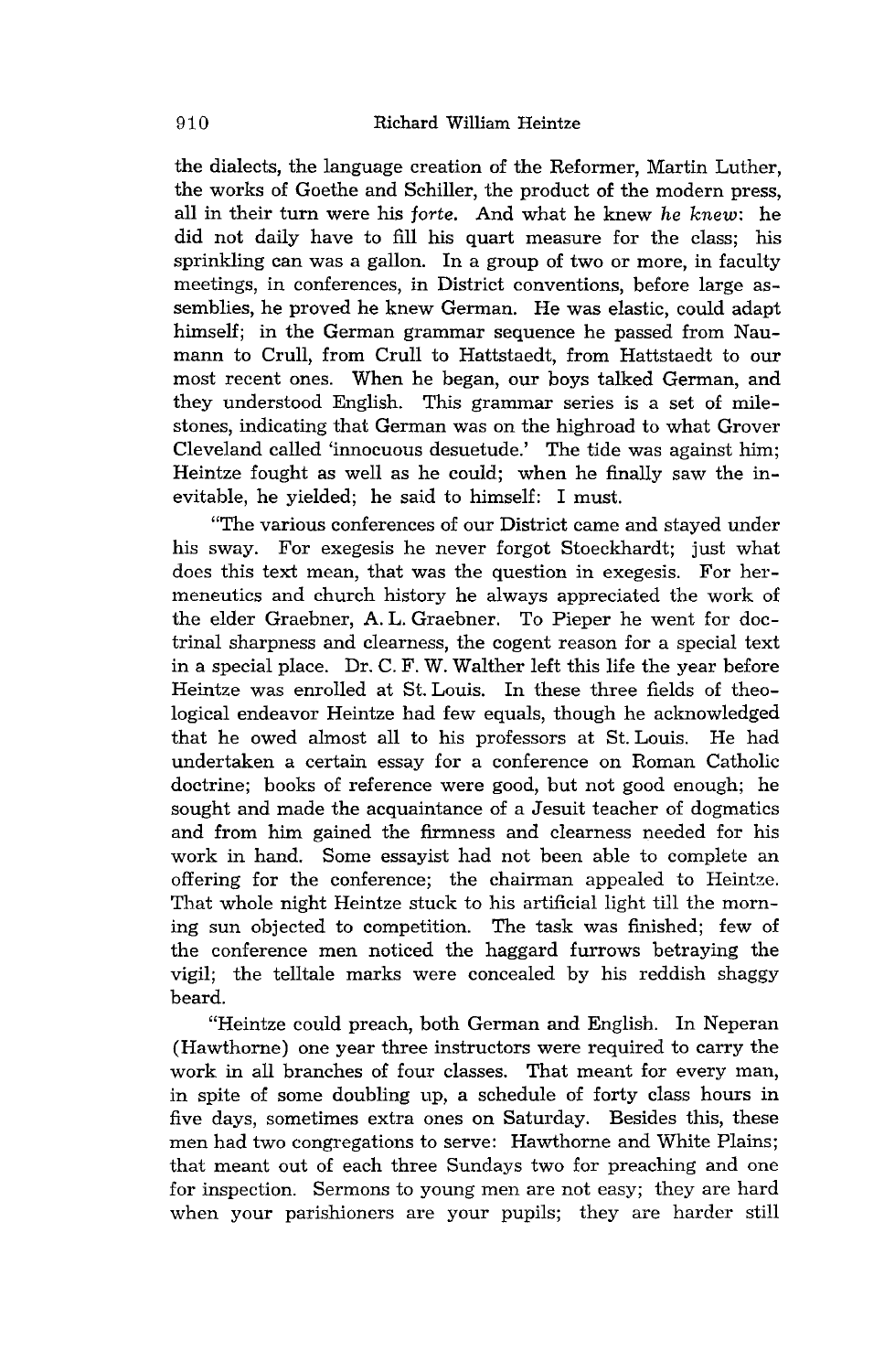when the preachers form almost the only contact for the boys during the week. *Experto crede Ruperto.* Heintze lived through this. It finally laid him on his back for months; thanks to God's help and the faithful attention of his wife, Heintze recovered his health, but not his vitality. Many of our former students of those days will bear me out when I say: Heintze's sermons were remarkable for freshness, accuracy, attractiveness. More than one in those days would say: Now finally have I understood this or that point of doctrine. Before, mention was made of the real Heintze; but the most really real Heintze came to the surface in those midnight confabs. Then he would lay bare his inner self, his soul: his humble submission to the Bible text, his unlimited awe in the presence of the Word made flesh, his sometimes remarkably frank confession of sinfulness and sin, his boundless gratitude for the *sola gratia,* his trust in the Holy Spirit's helpful strength over against trials and temptations. To Heintze *theologia*  was certainly *habitus theosdotos,* but not worth much if not at the same time *practicus."* 

In 1926 he received and accepted the call as librarian and professor at Concordia Seminary, St. Louis, being inducted into office on November 22 of that year. His lectures at the Seminary were chiefly in Church History.

Professor Heintze was a gifted scholar and an exact student of his chosen fields, German and history. He had a keen, brilliant mind. He was a foe of everything that smacked of sham and pretense and had a profound contempt for all vainglory, and his own learning was never flaunted before men. When he was in his prime, as his many students can testify, he was a most interesting lecturer, weaving into his courses many impelling side-lights that were the fruit of wide and careful reading.

Although he occasionally contributed excellent articles to the *Lutheraner,* the *Concordia Historical Institute Quarterly,* and other periodicals, writing was a great effort for him. In his later years he often spoke of this with regret, attributing his diffidence in this respect to a lack of proper guidance earlier in his career. But as a conversationalist he was unexcelled, and there are many who enjoyed more or less frequent and unforgettable visits with him. As a colleague he was always kind and pleasant, for congeniality was one of his outstanding traits of character.

The following "Appreciation" by Rev. O. A. Gebauer, one of Professor Heintze's students, who served as temporary librarian in Pritzlaff Memorial Library after Heintze's death, originally published in the *Library Bulletin,* speaks for the deceased's work as librarian:

"On September 1, 1926, Professor Heintze was elected to be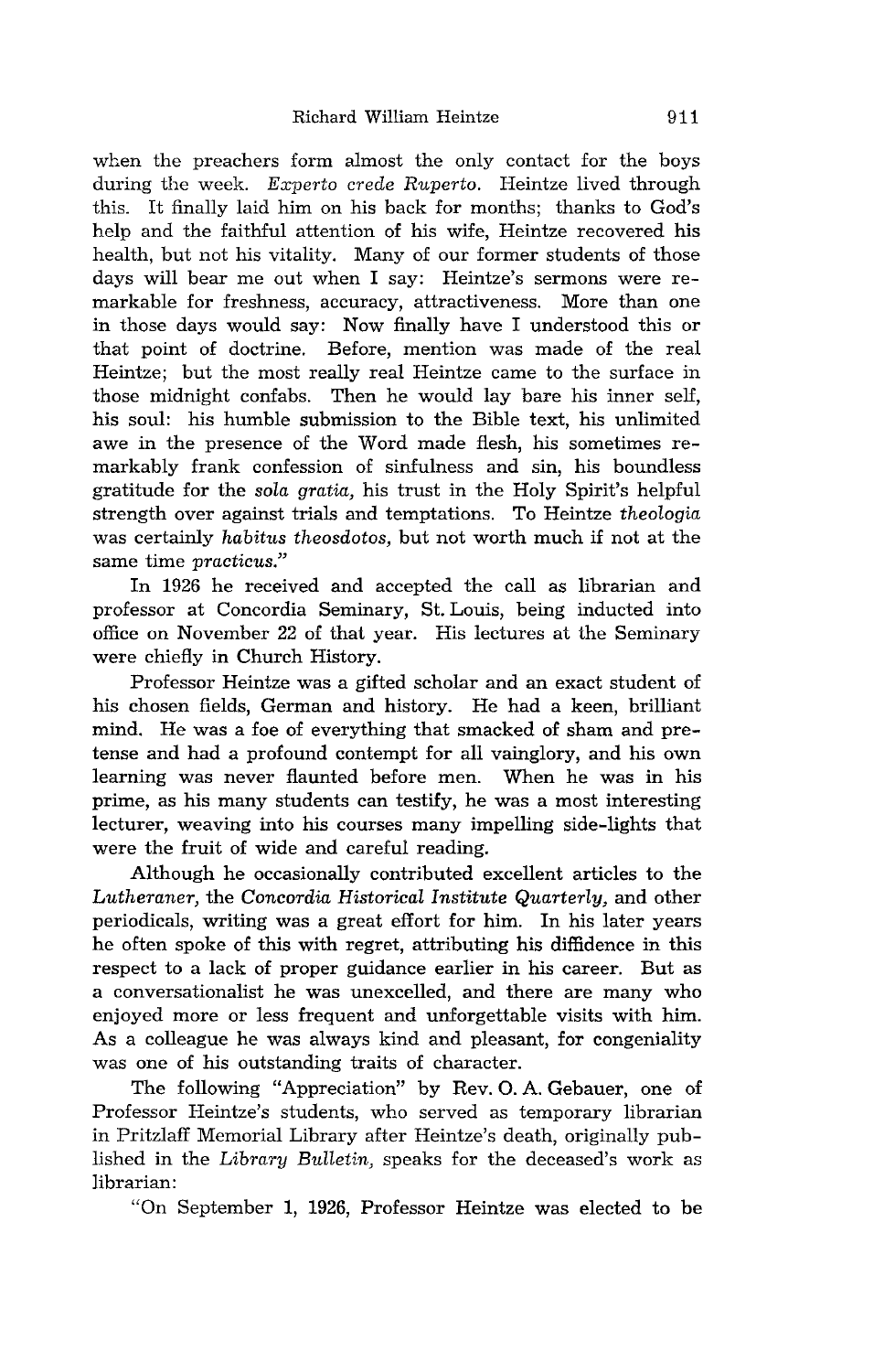the first full-time librarian of this institution. Shortly thereafter he took up the tremendous task of reorganizing the Pritzlaff Memorial Library, as it was called after the institution had been moved to its new location. The task was tremendous for several reasons. To give but one: Before his arrival it had not been possible to use modern, efficient library methods. For example, an old, inadequate classification, which antedated Dr. L. Fuerbringer's days as a student at the Seminary, was still in use in 1926. For that reason any reorganization had to be fundamental and far-reaching if there were to be results.

"Professor Heintze regrouped nearly all the books, using a modern and efficient classification. This involved about 26,000 separate volumes. Only one who is familiar with library work and who realizes the numerous shortcomings of any classification will be able to understand the difficulty and magnitude of this undertaking.

"And yet the reclassification was not as difficult and arduous a task as the preparation of the dictionary catalog now in use. None of the cards of former catalogs could be used. Therefore, with but little, and only occasional untrained help, he prepared, within one decade, the contents of our catalog, about 70,000 cards. Again, only one who is familiar with cataloguing can estimate the effort and work which were required to accomplish this.

"These two undertakings are chiefly responsible for the scientific basis and modern arrangement which our library had acquired. Also it is these factors which have caused it to be recognized among the libraries of the State of Missouri, and which will permit Professor Heintze's successors to mold out of it an ever more useful tool in the education of our ministerial students and our pastors.

"We therefore are certain that all who use, need, and value our Seminary library will join with us in expressing our sincerest appreciation for the work which, with much diligence and devotion, Professor Heintze has accomplished."

In addition to his other work Professor Heintze also took over the curatorship of Concordia Historical Institute in 1927 and served until his health gave way, when he tendered his resignation. His many comments and suggestions were very valuable in shaping the policy of this organization, and it was due also to his efforts that the foundations of the present museum collection at Concordia Seminary were laid.

Professor Heintze served the Seminary until illness intervened, a few weeks before the close of the school-year 1935-1936. In August of last year he left on an extended trip to the East in order to recuperate. He seemed to improve and toward the end of October started back for St. Louis. He had already returned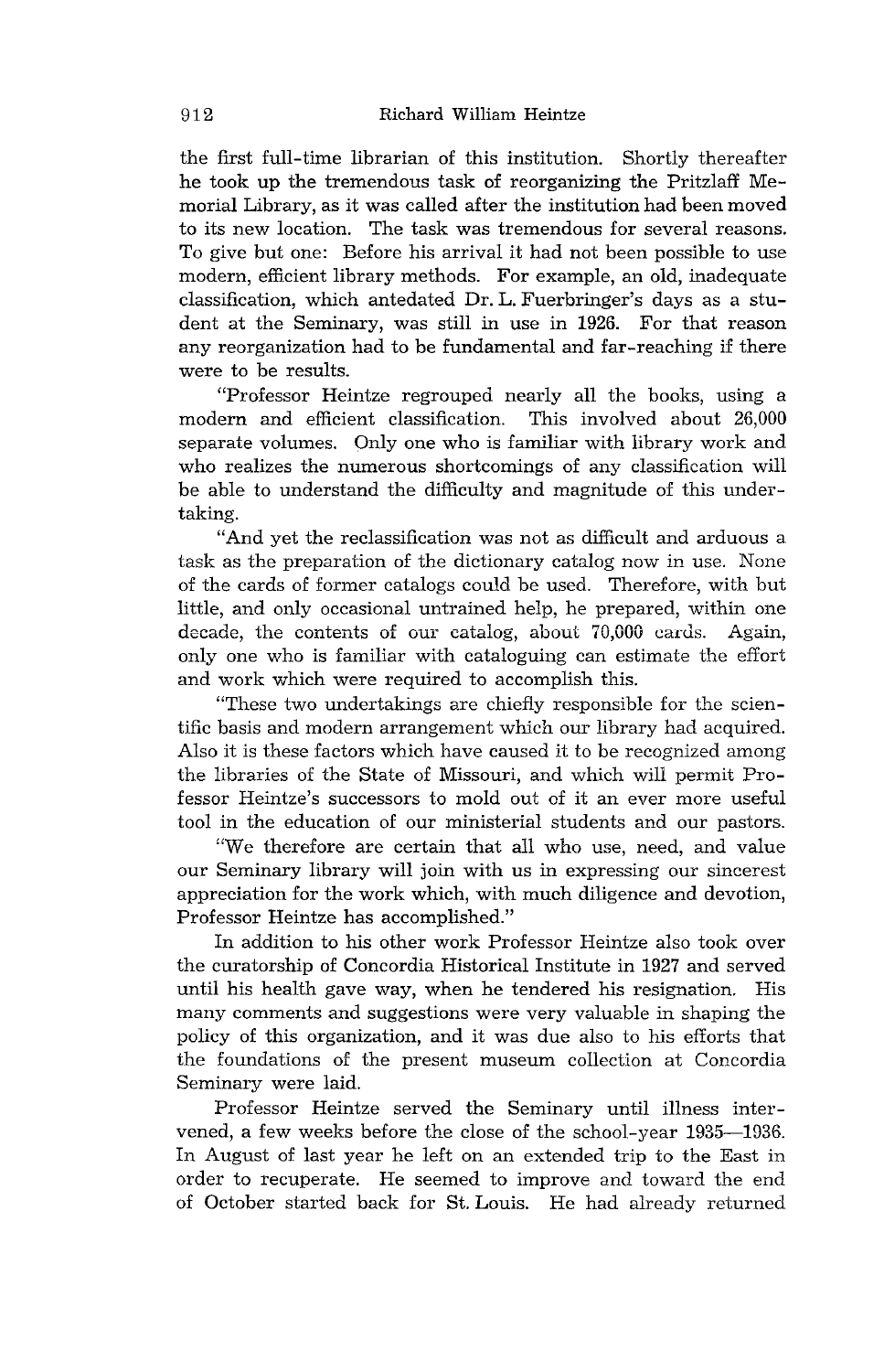as far as Pittsburgh, where he visited his son, when he suffered a stroke on November 12, which paralyzed his right side. Since his return to his home in St. Louis, on December 20, he was bedfast. While at first hope was still entertained that he would rally, it gradually became evident that his days were numbered. His pastors and colleagues visited him often and comforted him. The end came quite suddenly on Tuesday of Holy Week, March 23, as a result of a severe cerebral hemorrhage. Having been strengthened in his faith by the Word of God and by the Lord's Supper, he peacefully fell asleep in Jesus.

The deceased entered holy matrimony with Anna Niederstadt of St. Louis, in June, 1891. Five children were born of this union, all of whom survive him and mourn his departure, Otto, instructor in a private school in New York; Walter, pastor of Concordia Lutheran Church, Pittsburgh; Herbert and Rudolph of St. Louis; and Mrs. Frederick Bam of New York. There are four grandchildren.

Funeral services for the departed were held on Maundy Thursday. Rev. E. T. Lange addressed words of comfort to the immediate family and friends at the residence in the morning, basing his remarks on Ps. 73, 23. Services were held in the afternoon in Holy Cross Church, of which the Professor was a member. After the congregation had sung the well-known hymn "0 How Blest Are Ye whose Toils are Ended" and 1 Pet. 1, 3-9 had been read, a group of Seminary students, under the direction of Norman Gienapp, sang three stanzas of the hymn "Jerusalem, Thou City Fair and High." Rev. Paul Koenig preached the sermon on John 19,30, showing what the words of the dying Savior "It is finished" meant for Jesus and for all believers.

Although the funeral services were held during the Easter recess of the Seminary and during the busy Holy Week, a large number of pastors and students were present in addition to many relatives and friends. Colleagues in the Faculty acted as pall-bearer; members of the Seminary Board, representatives of sister institutions, seminarians, and pastors preceded the casket when the remains were borne from the church. Rev. E. T. Lange read the committal service at the grave. In Concordia Cemetery the mortal remains of Professor Heintze await the dawn of the eternal Easter Day.

In the absence of Dr. L. Fuerbringer, president of Concordia Seminary, Prof. Martin S. Sommer spoke at the church in behalf of the Faculty as follows:

"In the absence of the venerable president of our Seminary I have been requested to address you upon this mournful occasion.

"We of the Faculty of Concordia Seminary knew Prof. Richard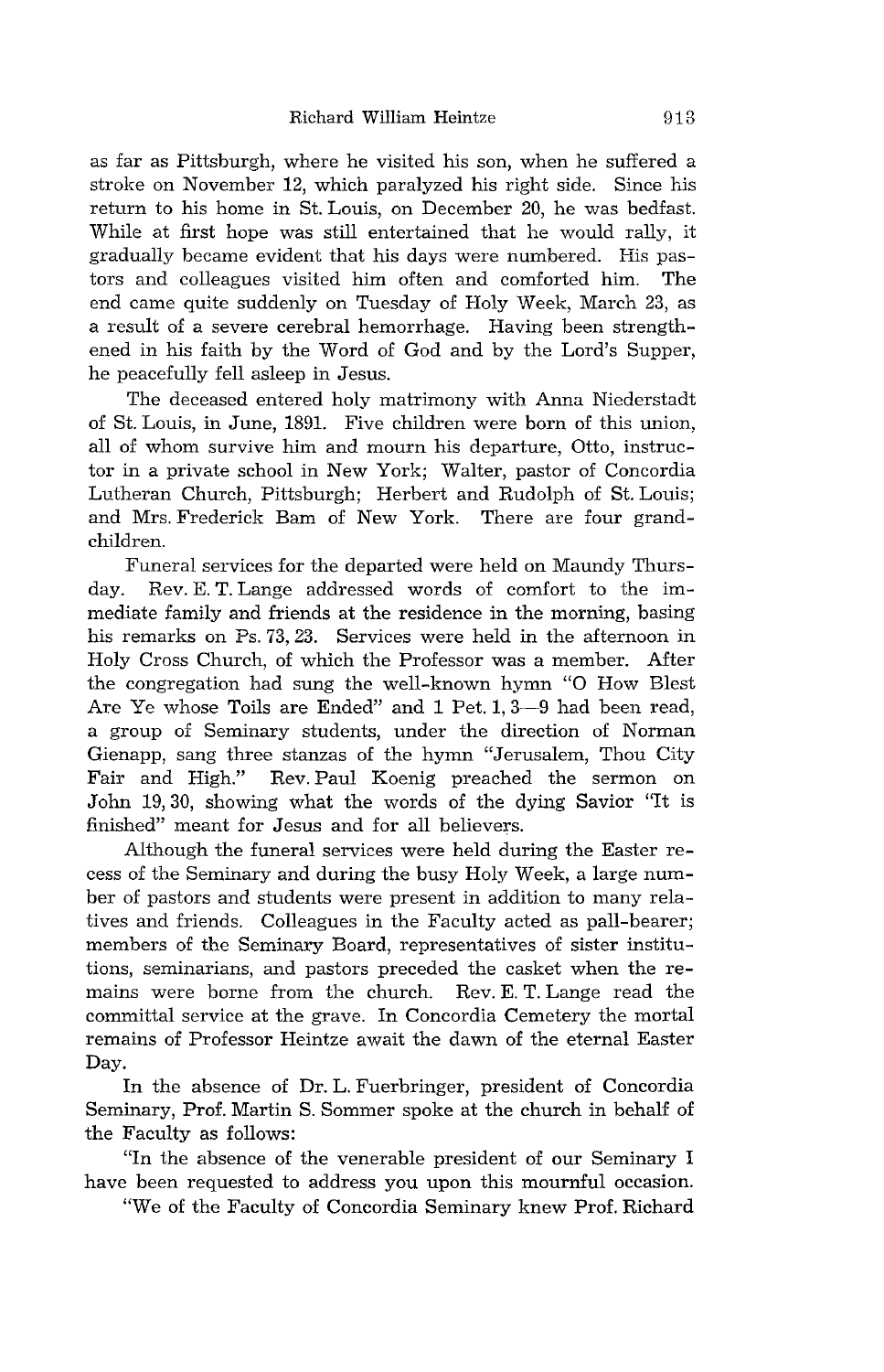Heintze especially as a colleague and friend. In our association with him we could not but recognize his genuine scholarship. Indeed, even in circles without our Church his learning and authority in his own specialties were recognized. All his life he was a diligent student. In his early youth he attended good schools in Germany, that great home of solid learning. Upon his coming to America he attended the Lutheran high school in New York. Then he was enrolled as a student in our Junior College at Fort Wayne. After graduating from this college, he entered our Seminary in the year 1887. He finished the regular course in the usual three years, graduating in 1890. Upon receiving his diploma from the Seminary, he accepted a call to one of our congregations in the East. But such was his thirst for knowledge and reliable information that he continued his studies at Columbia University, New York. His abilities were soon recognized by the officials of Synod, wherefore they called him to become an instructor in the collegiate institute now situated in Bronxville, New York. Here he studied and taught for thirty-two years. He had that delightful character of one who loves to learn and loves to impart to others what he knows. In 1926 he was called to the St. Louis Seminary to become librarian and at the same time to lecture on Church History. No one could be in the company of Professor Heintze without noticing his *independence* of thought. He was decidedly not an *assentator,*  a yes-man. He did not hesitate to differ with anyone. It was always reassuring to me to note that such an independent thinker and thorough scholar was nevertheless such a devout Lutheran and orthodox believer. Another characteristic of his was his good taste in distinguishing between times appropriate for jest and times which required earnest and serious words. Together with other colleagues at the Seminary, he belonged to the Classical Club of St. Louis, read papers there, and joined in the discussion of philological subjects. I was privileged to be a student at the Seminary with him for a whole year, to meet him again and again later on in life, and then to be in close contact with him here for the last ten years. What happy moments, seasoned with laughter and interesting discussion, were passed together! And finally I stood at the bedside of this beloved colleague and saw his life ebbing away. He recognized me, and I could speak to him words of comfort and power from God's revelation and from the precious hymns of our church. He was tried by a long severe illness, but during it he experienced that precious solace of faithful and devoted nursing by his loved ones. Now he has been called by his heavenly Savior, in whom he believed and whom he loved, to the realms of glory. *Requiescat in pace, et lux aeterna illi luceat!"* 

On Friday morning, April 9, a memorial service was held in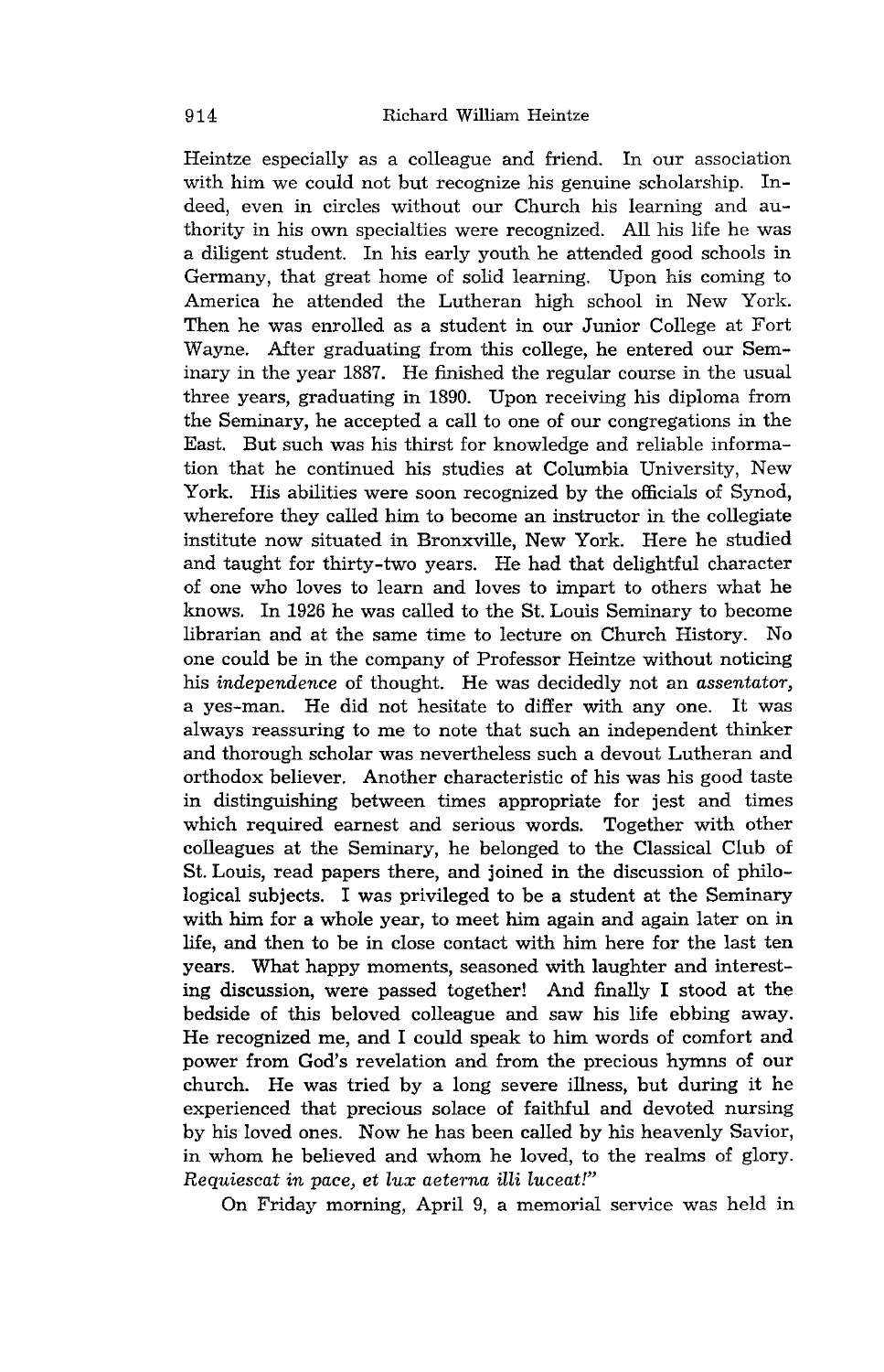honor of Professor Heintze in the auditorium of Concordia Seminary, in which his family, the Faculty and the Board of Control, the students, and many friends participated. On this occasion Dr. L. Fuerbringer delivered the address. We shall close our account with several paragraphs from it. Dr. Fuerbringer said in part:

"No one who came into contact with Professor Heintze could fail to observe that his was a keen mind, of a critical, analytical, and dialectical trend. He loved to go to the root of a matter, to distinguish sharply between the true and the false, and was not satisfied unless he had made a thorough investigation of a point in dispute. And he did not shun and avoid difficult matters. I remember that several years ago a Protestant author had accused Luther of holding that God is the author of sin and evil in the world and tried to show this from Luther's writings. We talked the matter over, and Professor Heintze made a careful examination of the pertinent passages in Luther's greatest and deepest writing, De *Servo Arbitrio,* on the Bondage of the Will, and cleared up the point.

"Sometimes when Heintze had encountered something new in his reading or in his research work in the library, he came over to my house at a late hour, between nine and ten o'clock at night, to discuss the matter, and it was always interesting and profitable to listen to him.

"Of history he had made a special study and had also done considerable work at Eastern universities, and this fact stood him in very good stead when he was called upon to give elective courses in Church History. Church history, as every one knows, is a vast field, showing, as Luther so beautifully expressed it, how the dear Gospel fared in this world; but church history at the same time is closely allied to general history, is a part of such history, and in some periods of history, for instance, in the days of the Reformation, both are very much interwoven. On account of his thorough knowledge of history and his wide reading Professor Heintze was always able to show in an interesting manner the historical background, the trends and currents of world affairs and world ideas at a certain stage of church history, and give most interesting details of certain events and throw very fascinating side-lights upon them. . . .

"But also in his days of sorrow, weakness, and distress, aggravated by untoward circumstances, I have a word from him indicating his spiritual attitude and thoughts. The last words in a letter, which happened to be, as far as I know, his last letter, read: "De *P1·ofundis."* 

"De *Profundis,* out of the depths, is the Latin name of the